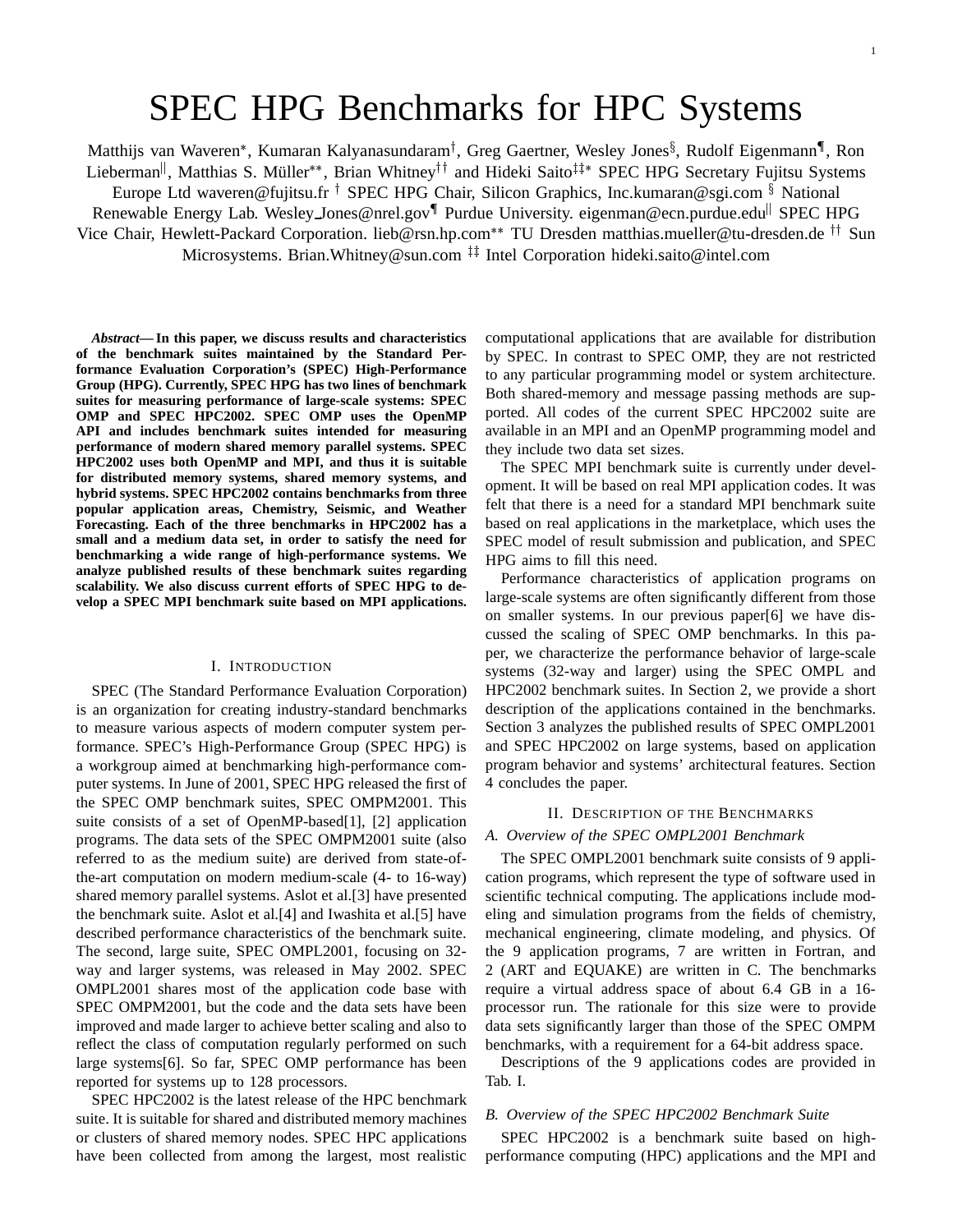#### TABLE I

### DESCRIPTION AND NUMBER OF LINES OF THE OMPL BENCHMARK APPLICATIONS.

| Code          | Description                                                                                                                                                                                                                                                                                                                    | #Lines |
|---------------|--------------------------------------------------------------------------------------------------------------------------------------------------------------------------------------------------------------------------------------------------------------------------------------------------------------------------------|--------|
| <b>APPLU</b>  | Solves 5 coupled non-linear PDEs on a 3-<br>dimensional logically structured grid, using the<br>Symmetric Successive Over-Relaxation implicit<br>time-marching scheme[7].                                                                                                                                                      | 4000   |
| APSI          | Lake environmental model, which predicts the<br>concentration of pollutants. It solves the model<br>for the mesoscale and synoptic variations of po-<br>tential temperature, wind components, and for the<br>mesoscale vertical velocity, pressure, and distribu-<br>tion of pollutants.                                       | 7500   |
| MGRID         | Simple multigrid solver, which computes a 3-<br>dimensional potential field.                                                                                                                                                                                                                                                   | 500    |
| SWIM          | Weather prediction model, which solves the shal-<br>low water equations using a finite difference<br>method.                                                                                                                                                                                                                   | 400    |
| FMA3D         | Crash simulation program. It simulates the inelas-<br>tic, transient dynamic response of 3-dimensional<br>solids and structures subjected to impulsively or<br>suddenly applied loads. It uses an explicit finite<br>element method[8].                                                                                        | 60000  |
| ART           | (Adaptive Resonance Theory) neural network,<br>which is used to recognize objects in a thermal<br>image <sup>[9]</sup> . The objects in the benchmark are a<br>helicopter and an airplane.                                                                                                                                     | 1300   |
| <b>GAFORT</b> | Computes the global maximum fitness using a<br>genetic algorithm. It starts with an initial popula-<br>tion and then generates children who go through<br>crossover, jump mutation, and creep mutation<br>with certain probabilities.                                                                                          | 1500   |
| <b>EQUAKE</b> | Is an earthquake-modeling program. It simulates<br>the propagation of elastic seismic waves in large,<br>heterogeneous valleys in order to recover the<br>time history of the ground motion everywhere<br>in the valley due to a specific seismic event. It<br>uses a finite element method on an unstructured<br>$mesh[10]$ . | 1500   |
| WUPWISE       | (Wuppertal Wilson Fermion Solver) is a program<br>in the field of lattice gauge theory. Lattice gauge<br>theory is a discretization of quantum chromody-<br>namics. Quark propagators are computed within<br>a chromodynamic background field. The inhomo-<br>geneous lattice-Dirac equation is solved.                        | 2200   |

OpenMP standards for parallel processing. It is targeted at those who evaluate performance for HPC systems, including users, system vendors, software vendors, and researchers. It uses a set of realistic applications to measure the performance of the computing system's processors, memory architecture, and operating system. SPEC HPC2002 improves upon and replaces the SPEC HPC96 benchmark suite. The SPEC HPC2002 suite comprises three benchmarks, each with a small- and medium-sized data set. A short description of the benchmark applications is provided in Tab. II.

The SPECenv application is developed within the WRF (Weather Research and Forecasting) Modeling System development project. This is a multi-year project being undertaken by several agencies. Members of the WRF Scientific Board include representatives from EPA, FAA, NASA, NCAR, NOAA, NRL, USAF and several universities. SPEC HPG integrated version 1.2.1 of the WRF weather model into the SPEC tools for building, running and verifying results. This means that

#### TABLE II

#### DESCRIPTION AND NUMBER OF LINES OF THE HPC2002 BENCHMARK APPLICATIONS.

| Code<br><b>SPECenv</b> |                 | Description                                                                                                                                                                                                                                                              |                                                                           | #Lines and<br>Languages |
|------------------------|-----------------|--------------------------------------------------------------------------------------------------------------------------------------------------------------------------------------------------------------------------------------------------------------------------|---------------------------------------------------------------------------|-------------------------|
|                        |                 | (WRF) is based on the WRF weather<br>model, a state-of-the-art, non-hydrostatic<br>mesoscale<br>weather<br>http://www.wrf-model.org.                                                                                                                                     | model.<br>see                                                             | 25000 C<br>145000 F90   |
| <b>SPECseis</b>        |                 | performance of computing systems as it<br>relates to the seismic processing indus-<br>try for procurement of new computing<br>resources.                                                                                                                                 | was developed by ARCO beginning in<br>1995 to gain an accurate measure of | 25000<br>F77 and C      |
|                        | <b>SPECchem</b> | used to simulate molecules ab initio, at<br>the quantum level, and optimize atomic<br>positions. It is a research interest under<br>the name of GAMESS at the Gordon<br>Research Group of Iowa State University<br>and is of interest to the pharmaceutical<br>industry. |                                                                           | 120000<br>F77 and C     |
| 20                     |                 | small OpenMP                                                                                                                                                                                                                                                             |                                                                           |                         |
| 15                     |                 | small MPI<br>medium OpenMP<br>medium MPI<br>linear                                                                                                                                                                                                                       |                                                                           |                         |
| 10                     |                 |                                                                                                                                                                                                                                                                          |                                                                           |                         |
| 5                      |                 |                                                                                                                                                                                                                                                                          |                                                                           |                         |
| 0                      |                 |                                                                                                                                                                                                                                                                          |                                                                           |                         |

Fig. 1. Speedup of SPECenv for different data sets and programming models on a Sun Fire 6800 platform.

0 5 10 15 20 # threads or # processes

the benchmark runs on more systems than WRF has officially been ported to. It can run in OpenMP, MPI or mixed MPI-OpenMP mode (hybrid). The benchmark runs use restart files that are created after the model has run for several simulated hours. This ensures that cumulus and microphysics schemes are fully developed during the benchmark runs. Fig. 1 shows the scalability for the different data sets and the OpenMP and MPI mode on a Sun Fire 6800. The medium data set shows better scalability. The best programming model will depend on the platform and data set. Here, OpenMP is better for the small data set and MPI for the large data set.

SPECseis consists of a modeling phase which generates synthetic seismic traces for any size of data set, with a flexibility in the geometry of shots and receivers, ground structures, varying lateral velocity, and many other options. A subsequent phase stacks the traces into common midpoint stacks. There are two imaging phases which produce the valuable output seismologists use to locate resources of oil. The first of the two imaging phases is a Fourier method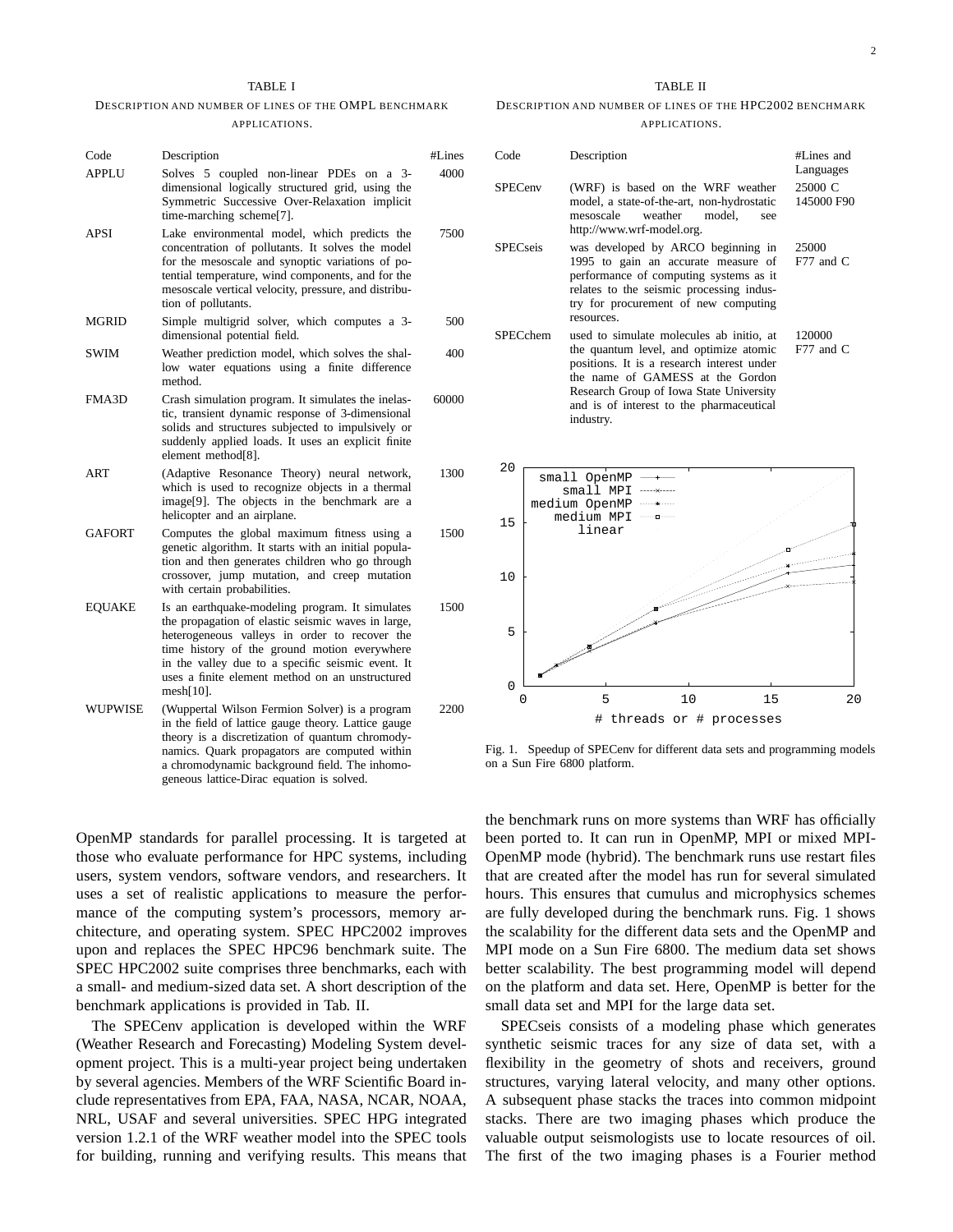

Fig. 2. Speedup of SPECseis for different data sets and programming models on a Sun Fire 6800 platform.

which is very efficient but which does not take into account variations in the velocity profile. Yet, it is widely used and remains the basis of many methods for acoustic imaging. The second imaging technique is a much slower finite-difference method, which can handle variations in the lateral velocity. This technique is used in many seismic migration codes today. SPECseis can run in OpenMP or MPI mode. Fig. 2 shows the scalability for the different data sets and the OpenMP and MPI mode on a Sun Fire 6800. The medium data set shows better scalability. The best programming model will depend on the platform and data set. In this case OpenMP has better scalability.

Like SPECseis, SPECchem is often used to exhibit performance of high-performance systems among the computer vendors. Portions of SPECchem codes date back to 1984. It comes with many built-in functionalities, such as various field molecular wave-functions, certain energy corrections for some of the wave-functions, and simulation of several different phenomena. Depending on what wave-functions you choose, SPECchem has the option to output energy gradients of these functions, find saddle points of the potential energy, compute the vibrational frequencies and IR intensities, and more. SPECchem can run in OpenMP, MPI or mixed MPI-OpenMP mode (hybrid). Fig. 3 shows the scalability for the different data sets and the OpenMP and MPI mode on a Sun Fire 6800. The medium data set shows better scalability, despite the fact that this data set was measured on a machine with faster processors. In this case MPI has better scalability for the small data set.

# *C. Development of the SPEC MPI Benchmark Suite*

In May 2004, SPEC HPG decided to start development of a SPEC MPI benchmark suite. It was felt that there is a need for a standard MPI benchmark suite based on real applications in the marketplace which uses the SPEC model of result submission and publication, and SPEC HPG aims to fill this need.

The MPI benchmark will provide performance metrics that can be used to compare different hardware architectures (SMP,



Fig. 3. Speedup of SPECchem for different data sets and programming models on a Sun Fire 6800 platform normalized by the 2-way speedup.

NUMA, clusters) and interconnects, processors, memory hierarchy, compilers, and MPI implementations.

The draft benchmark suite currently consists of 16 candidate application codes from the fields of CFD, weather forecasting, Molecular Dynamics, Quantum Chemistry, Biochemistry, and Finite Element Methods. The contents of the suite is not fixed yet. It is not expected that all of the candidate codes will be accepted, and more codes will be added to the list of candidate codes. SPEC HPG is still open of MPI application code submissions. MPI applications from any application area can be submitted, but SPEC prefers programs that are considered state-of-the-art in a given field. The application should also be portable across different hardware and software architectures.

The SPEC tool set used is common with the tool set of the upcoming update of the SPEC CPU benchmark suite. The MPI benchmark suite is being tested by HPG group members, ensuring portability across a wide selection of computing resources.

# III. LARGE SYSTEM PERFORMANCE OF SPEC BENCHMARK SUITES

Performance characteristics of application programs on large-scale systems are often significantly different from those on smaller systems. Figure 4 shows a scaling of Amdahls speedup for 32 to 128 threads, normalized by the Amdahls speedup of 16 threads. Amdahl's formula predicts the speedup on *n* processors to be  $S(n) = \frac{1}{(1-f)+f/n}$ , where f is the parallel coverage. The parallel coverage is the fraction of sequential execution time that is enclosed by a parallel construct.

Amdahls speedup assumes perfect scaling of the parallel portion of the program. Actual programs and actual hardware have additional sources of overhead, which degrade the performance obtained on a real system relative to prediction given by Amdahls law. On the other hand Amdahl's speedup does not take into account that the performance can strongly depend on the data size per processor. Figures 5,6, and 7 show the scaling data for published benchmark results of SPEC OMPL2001. The numbers listed in the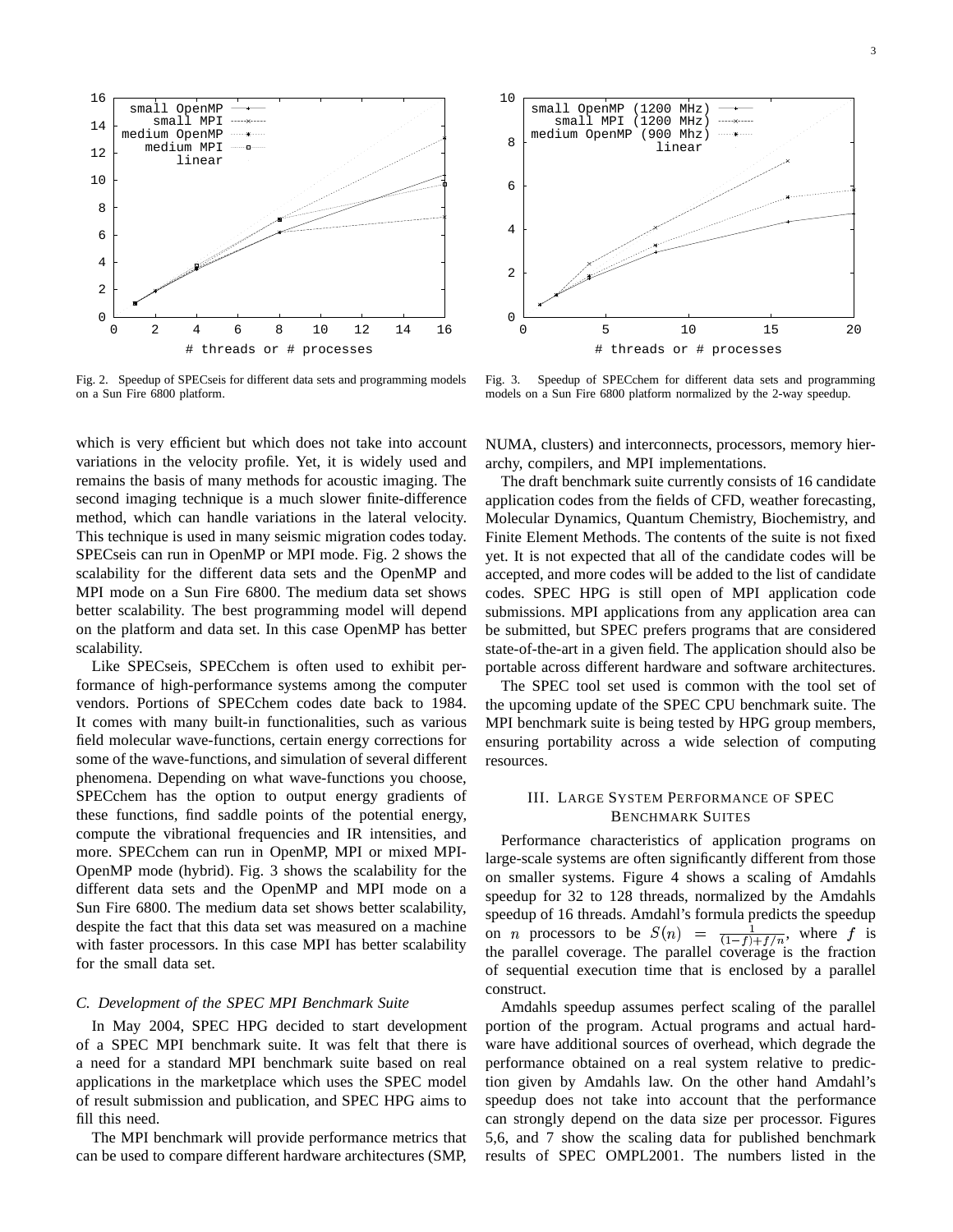TABLE III PLATFORMS USED FOR THE OMPL BENCHMARKS.

| HP PA          | <b>HP IA64</b> | Sun  | SGI  | Fujitsu |
|----------------|----------------|------|------|---------|
| 875            | 1500           | 1200 | 400  | 1299    |
| 0.75MB         | 16KB           | 32KB | 32KB | 128KB   |
| 1.5MB          | 16KB           | 64KB | 32KB | 128KB   |
| $\overline{a}$ | 256KB          | 8MB  | 8MB  | 2MR     |
| -              | 6144KB         | ۰    |      | ۰       |
|                |                |      |      |         |

following figures have been obtained from the results published by SPEC as of November, 2003. For the latest results published by SPEC, see http://www.spec.org/omp/results and http://www.spec.org/hpc2002/results. All results shown conform to Base Metrics reporting rules. Base Metrics are produced by building all applications in the suite with a common set of optimizations and without any modifications to the source or directives. For better presentation of the graph, we have normalized all results with the 32-processor results of the same type of system configuration. If the same system has faster and slower processor configurations, we used the scores with the faster processors. In order to make the graphs readable, we have selected the systems that provided at least 32- and 64-processor results.

#### *A. Scalability of OMPL Benchmarks*

As of November 2003 28 results had been published for OMPL and 76 for OMPM. These results were used for the figures. Note that as of January 2006, 39 results have been published for OMPL and 141 for OMPM. In this section we focus on the results with the large data set. Figures 5,6, and 7 show the scalability of the SPEC OMPL benchmark applications. The results of five different architectures described in Tab. III are shown: a HP Superdome with PA-8700+ CPUs, a HP Superdome with Itanium2, a SUN Fire 15K with UltraSPARC III, a SGI O3800 with R12000 and a Fujitsu Primepower System with SPARC64V CPUs.

The benchmarks WUPWISE, SWIM, FMA3D, and ART show good scalability up to 128 processors. In order for SWIM to scale well, the bandwidth to main memory needs to scale with the number of processors. To increase the scalability OMPL2001 SWIM has more parallel loops than the OMPM2001 version. In addition, some scalar computation is performed in parallel, in favor of improved locality. This is of



Fig. 4. Scaling of Amdahl's Speedup of OMPM2001 through 128 threads, normalized by the 16-thread speedup.



Fig. 5. Scalability of the OMPL benchmarks that scale well to 128 processors on HP-Superdome, Sun Fire 15K and SGI O3800 normalized by the 32-thread speedup.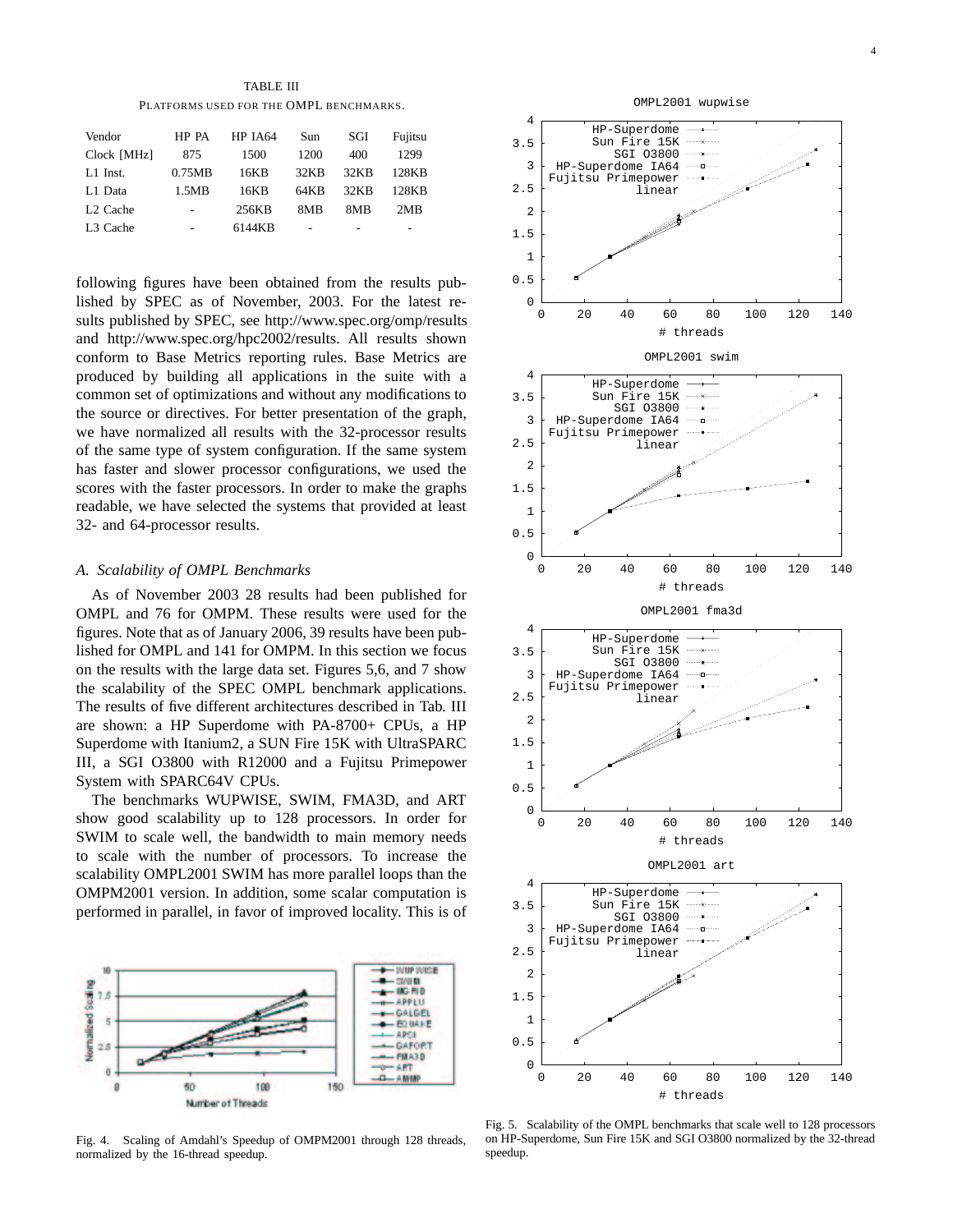special importance for machines with non uniform memory access using the first touch algorithm to place pages. OMPL2001 ART calls malloc() more efficiently than the OMPM2001 version. This change reduces contention on malloc(), and thus improved the scalability of ART.



Fig. 6. Superlinear scaling of APPLU on HP-Superdome and Fujitsu PRIMEPOWER normalized by the 32-thread speedup.

The benchmark APPLU shows superlinear scaling on HP Superdome and Fujitsu PRIMEPOWER. In our previous paper, we also presented superlinear scaling for the SGI Origin 3800 and the Fujitsu PRIMEPOWER 2000[6]. This is due to a more efficient usage of the cache as more processors are used. The same effect is visible on the Sun Fire 15K. According to the cache sizes of these systems, the sweet spot of the aggregate cache amount is between 64MB and 96MB. In the OMPL2001 version, false sharing was reduced by moving one of the OpenMP DO directives from the outermost loop to the second-level loop.

The benchmarks EQUAKE, MGRID, APSI and GAFORT show good scaling up to 64 processors, but poor scaling for larger numbers of processors. HP Superdome and SGI Origin 3800 scaled less on EQUAKE. MGRID and EQUAKE are sparse matrix calculations, which do not scale well to large numbers of processors. In order to gain more scalability in the OMPL2001 version, we exploited more parallelism in EQUAKE, resulting in better scaling on HP Superdome and SGI Origin 3800. Larger data set in OMPL2001 helped the scaling of MGRID. Compared to OMPM2001 APSI, OMPL2001 APSI has a larger trip count of 240 for the corresponding loop. OMPL2001 APSI also has an improved work array distribution scheme as well as improved handling of parallel reduction operations.

#### *B. Scalability of HPC Benchmarks*

As of November 2003 38 results have been published for SPEC HPC2002. 18 for the small and 20 for the medium data set. Results on up to 128 processes-threads have been published. These results were used for the figures. Note that as of January 2006, 104 results have been published for SPEC HPC2002. In this section we focus on the medium data set results on an IBM SP with 128 Power-3 CPUs running at



Fig. 7. Scalability of the OMPL benchmarks that scale well to 64 processors on HP-Superdome, Sun Fire 15K and SGI O3800 normalized by the 32 threads speedup.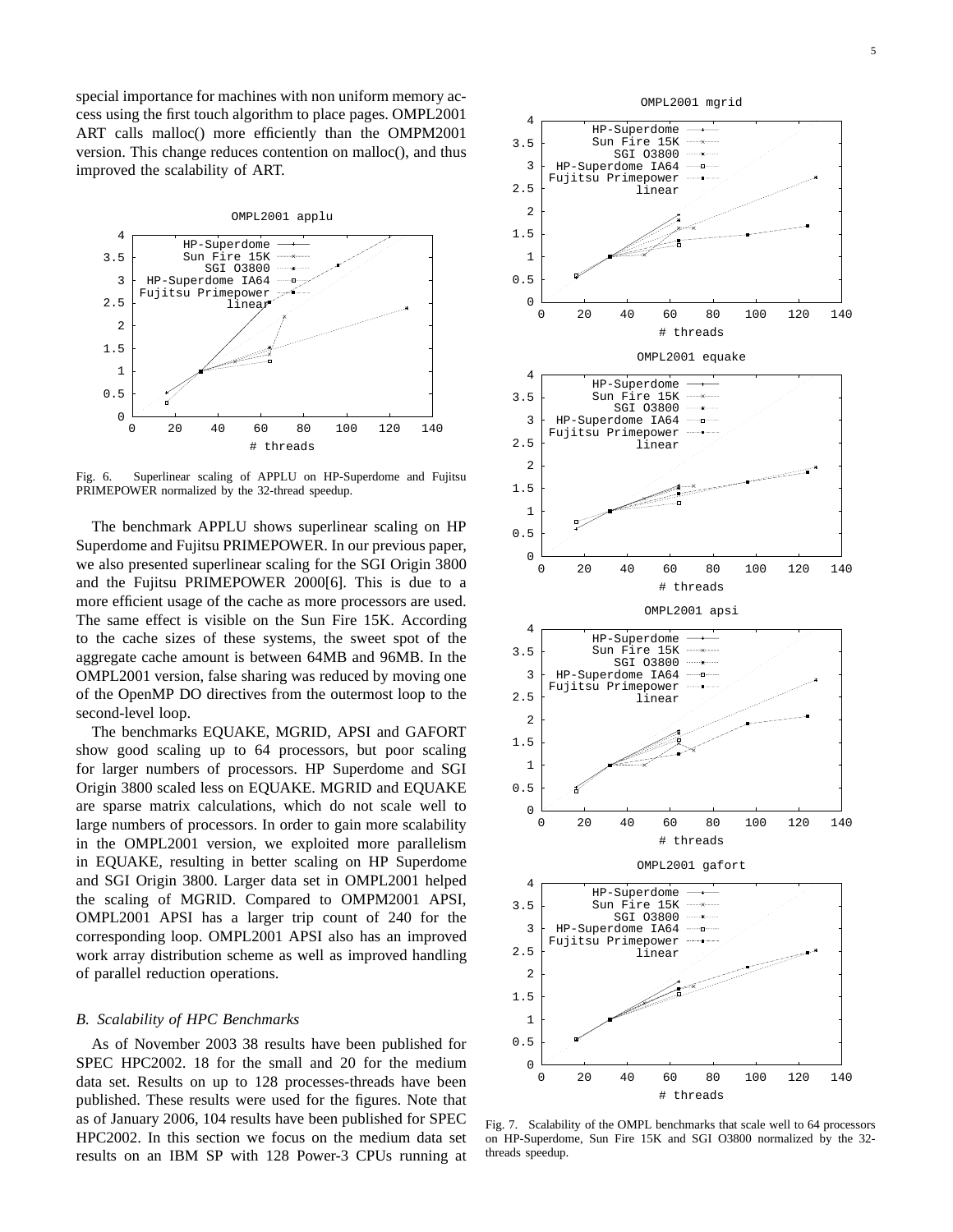375MHz and an SGI 3800 with 128 R14000A CPUs at 600 MHz. In addition we show the results of a Sun Fire 6800 and 15K with UltraSparc III CPUs at 900MHz or 1200MHz (indicated in the graphs), and a 64 CPU Sun Fire 880 cluster with 8-way SMPs connected by Myrinet.

Fig. 8 shows the scalability of SPECenv for the medium data set. All results use the MPI model of execution. The benchmark shows good scalability up to 128 processors.



Fig. 8. Speedup of SPECenv for the medium data set normalized by the 16-way speedup.

Fig. 9 shows the scalability of SPECseis for the medium data set. The scaling behavior depends strongly on the programming model and platform. While it shows almost perfect scaling (81% efficiency) on 16 processors, the efficiency on a Sun Fire 15K is much less.

For the SPECchem benchmark only results of IBM and Sun are available for the medium data set. For both published IBM results the MPI model of execution was used. The efficiency of the 32 processor run is 82% compared to the 16 processor run on the IBM. Using OpenMP the Sun Fire 15K shows a perfect, almost superlinear scaling from 16 to 32 processors, but for 64 processors the efficiency is only 57% compared to



Fig. 9. Speedup of SPECseis for the medium data set normalized by the 4-way speedup.



Fig. 10. Speedup of SPECchem for the medium data set normalized by the 16-way speedup.

SCALING OF DIFFERENT EXECUTION MODELS OF SPECENV FOR THE SMALL AND MEDIUM DATA SET. PLEASE NOTE THE DIFFERENT BASE POINTS.

| MPI x OMP                                           | 4x 1        | 1x4  | 2x2  | 1x1 |
|-----------------------------------------------------|-------------|------|------|-----|
| 4way Itanium, small data set                        | $1.72$ 1.39 |      | 1.98 |     |
| MPI x OMP                                           | 16x1        | 1x16 | 8x2  | 8x1 |
| Sun Fire 6800, medium data set   1.76   1.56   1.83 |             |      |      |     |

the 16 processor run. Better efficiency is achieved with the hybrid execution model, where 81% is reached with 64 CPUs on the Sun Fire 880 cluster.

Although two of the HPC2002 benchmarks can be used in hybrid mode all of the published results are limited to either pure OpenMP or MPI mode. Tab. IV shows the potential benefit of an hybrid execution of SPECenv. Similar benefit is visible for SPECchem in Fig. 11, since the MPI and OpenMP parallelism is on a different level of granularity.

# IV. CONCLUSION AND FUTURE WORK

In this paper we have analyzed the performance characteristics of published results of the SPEC OMPL2001 and HPC2002 benchmark suites. We have found that the OMPL benchmark programs scale well up to 64 processors. For the HPC2002 benchmarks we also have demonstrated the impact of the choice of the execution model. The results show that the best choice of MPI, OpenMP or hybrid depends on the used hardware architecture as well as on the program and the data sets. Although HPC2002 is not limited to shared memory platforms, there are no results of larger machines available, so far. We attribute this to the relative recent release of HPC2002 and expect it to change in the near future.

The trends of the SPEC HPC2002 codes indicate clear limits of scalability. We conclude that, even given sizeable data sets, large-scale, realistic applications do not exhibit the near-ideal speedups that some of the smaller benchmarks suggest. While this is an expected finding for many readers, demonstrating the evidence is an important result of the SPEC HPC2002 development. The fact that SPEC benchmarks and reports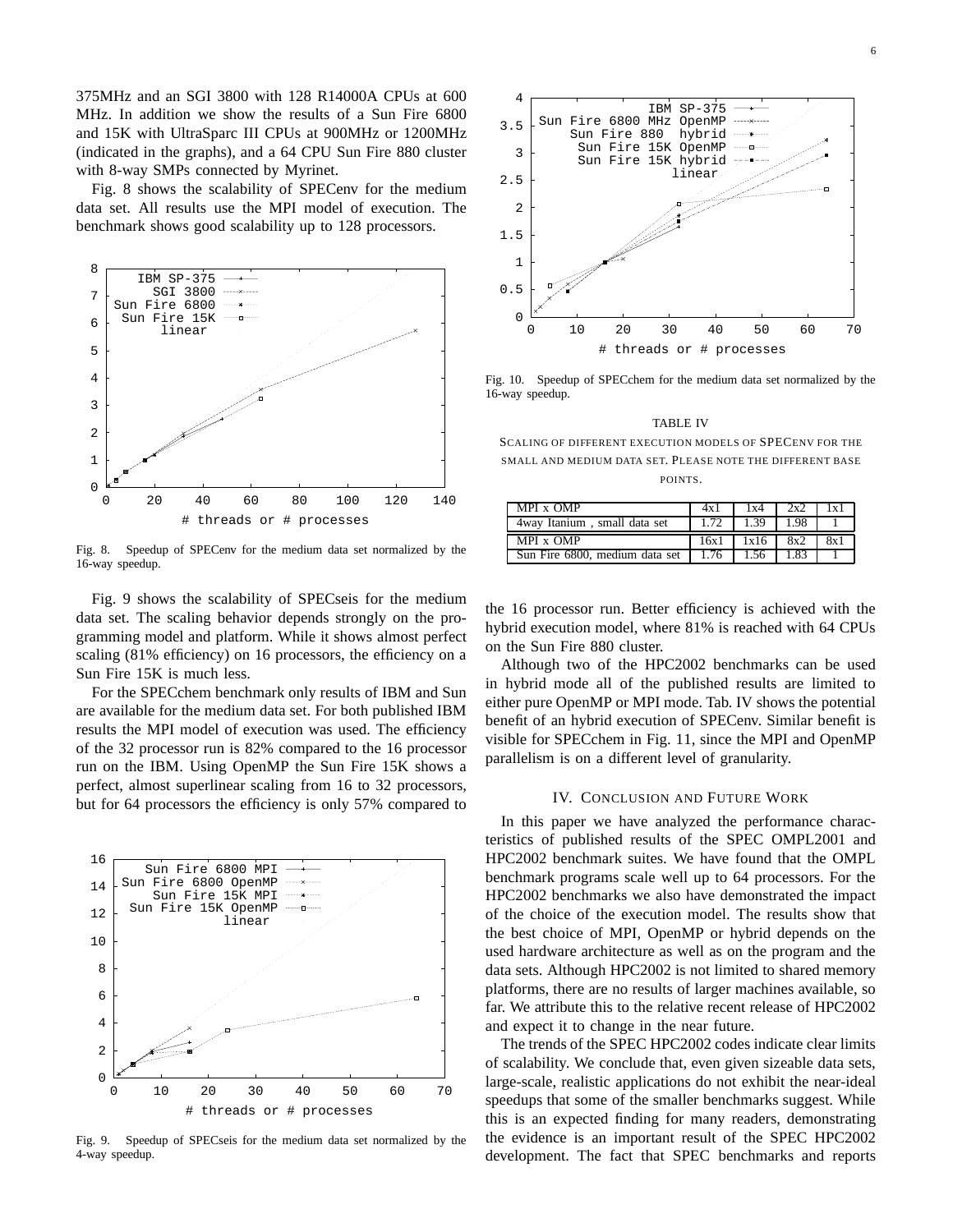

Fig. 11. Speedup of SPECchem for MPI, OpenMP and hybrid execution on a Sun Fire 15K. The lines connecting hybrid runs denote runs with the same number of processors\*threads.

are fully disclosed will allow both scientists and engineers to identify the causes that limit performance and develop remedies.

We combined OMPM and OMPL into one benchmark providing different data set sizes. It also includes alternative sources that have been submitted to SPEC according to the run rules of the benchmark.

SPEC HPG is currently developing a new benchmark suite, that will be based on MPI application codes. The MPI benchmark will provide performance metrics that can be used to compare different hardware architectures (SMP, NUMA, clusters) and interconnects, processors, memory hierarchy, compilers, and MPI implementations.

SPEC/HPG is open for MPI application submissions. A good candidate program would represent a type of computation that is regularly performed on high-performance computers.

#### ACKNOWLEDGMENTS

The authors would like to thank all of those who participated in the benchmark development, especially the authors of the application programs and the contributors of the data sets. Benchmark development would have been impossible without their hard work.

#### **REFERENCES**

- [1] *OpenMP C and C++ Application Programming Interface Version 2.0, March 2002*, OpenMP Architecture Review Board, http://www.openmp.org/specs/mpdocuments/cspec20.pdf.<br>[2] OpenMP Fortran Appl
- $Fortran$  *Application Programming Interface Version 2.0, November 2000*, OpenMP Architecture Review Board, http://www.openmp.org/specs/mpdocuments/fspec20.pdf.
- [3] V. Aslot, M. Domeika, R. Eigenmann, G. Gaertner, W. B. Jones, and B. Parady, "SPEComp: a new benchmark suite for measuring parallel computer performance," in *WOMPAT'01: Workshop on OpenMP Applications and Tools*, ser. LNCS. Springer, July 2001, vol. 2104, pp. 1–10.
- [4] V. Aslot and R. Eigenmann, "Performance characteristics of the SPEC OMP2001 benchmarks," in *3rd European Workshop on OpenMP, EWOMP'01*, Barcelona, Spain, September 2001.
- [5] H. Iwashita, E. Yamanaka, N. Sueyasu, M. van Waveren, and K. Miura, "The SPEC OMP 2001 benchmark on the Fujitsu PRIMEPOWER system," in *3rd European Workshop on OpenMP, EWOMP'01*, Barcelona, Spain, September 2001.
- [6] H. Saito, G. Gaertner, W. Jones, R. Eigenmann, H. Iwashita, R. Lieberman, M. van Waveren, and B. Whitney, "Large system performance of SPEC OMP benchmark suites," *Int'l Journal of Parallel Programming*, vol. 31, no. 3, June 2003.
- [7] E. Barszcz, R. Fatoohi, V. Venkatkrishnan, and S. Weeratunga, "Solution of regular sparse triangular systems on vector and distributed-memory multiprocessors," NASA Ames Research Center, Tech. Rep. Rept. No: RNR-93-007, 1993.
- [8] S. Key and C. C. Hoff, "An improved constant membrane and bending stress shell element for explicit transient dynamics," *Computer Methods in Applied Mechanics and Engineering*, vol. 124, pp. 33–47, 1995.
- [9] M. Domeika, C. Roberson, E. Page, and G. Tagliarini, "Adaptive resonance theory 2 neural network approach to star field recognition," in *Applications and Science of Artificial Neural Networks II*, ser. Proc. SPIE, S. K. Rogers and D. W. Ruck, Eds. International Society for Optical Engineering, 1996, vol. 2760, pp. 589–596.
- [10] H. Bao, J. Bielak, O. Ghattas, L. F. Kallivokas, D. R. O'Hallaron, J. R. Shewchuk, and J. Xu, "Large-scale simulation of elastic wave propagation in heterogeneous media on parallel computers," *Computer Methods in Applied Mechanics and Engineering*, vol. 152, no. 1-2, pp. 85–102, January 1998.



**Matthijs van Waveren** has contributed to the development of OpenMP Fortran and C/C++ 2.0, Fortran 95 and Fortran 2003. He is the representative of Fujitsu Ltd in the SPEC High-Performance Group, the OpenMP Architecture Review Board, and the INCITS J3 committee on Fortran 2008. He received the Ph.D. degree from the University of Amsterdam, the Netherlands, in 1989. He worked at the SARA Computer Centre in Amsterdam, at Schlumberger/Geco-Prakla R&D in Delft and the University of Groningen before joining Fujitsu in

1996. He has published over 20 technical papers. He has served on the programme committee of OpenMP workshops in Europe and Japan and as Secretary of the SPEC High-Performance Group. Current address: Fujitsu Systems Europe Ltd, 8, rue Maryse Hilsz, 31500 Toulouse, France. email: waveren@fujitsu.fr



**Kumaran Kalyanasundaram** manages the Performance Engineering group at SGI. He is the primary representative for SGI on SPEC's High Performance Group and Open Systems Group. He also serves as the Chair of HPG. Kumaran received his PhD in Aerospace Engineering & Engineering Mechanics from Iowa State University in May 1995. His dissertation involved developing a fast, parallel, O(NlogN) algorithm for generating 2-manifold surfaces in 3-D.



**Greg Gaertner** was a senior engineer with the High Performance Technical Computing Division of the Hewlett-Packard company. Gregs worked in the High Performance Computing Expertise Center. Greg also was actively involved in performance benchmarking for Technical Clusters. Greg received his M.S. in Physics from the University of Minnesota. Greg has forty plus years of experience in high performance technical computing having worked for Control Data, Cray Research, SSI, Digital, Compaq and Hewlett Packard. Greg currently

resides in Bedford, New Hampshire, USA.